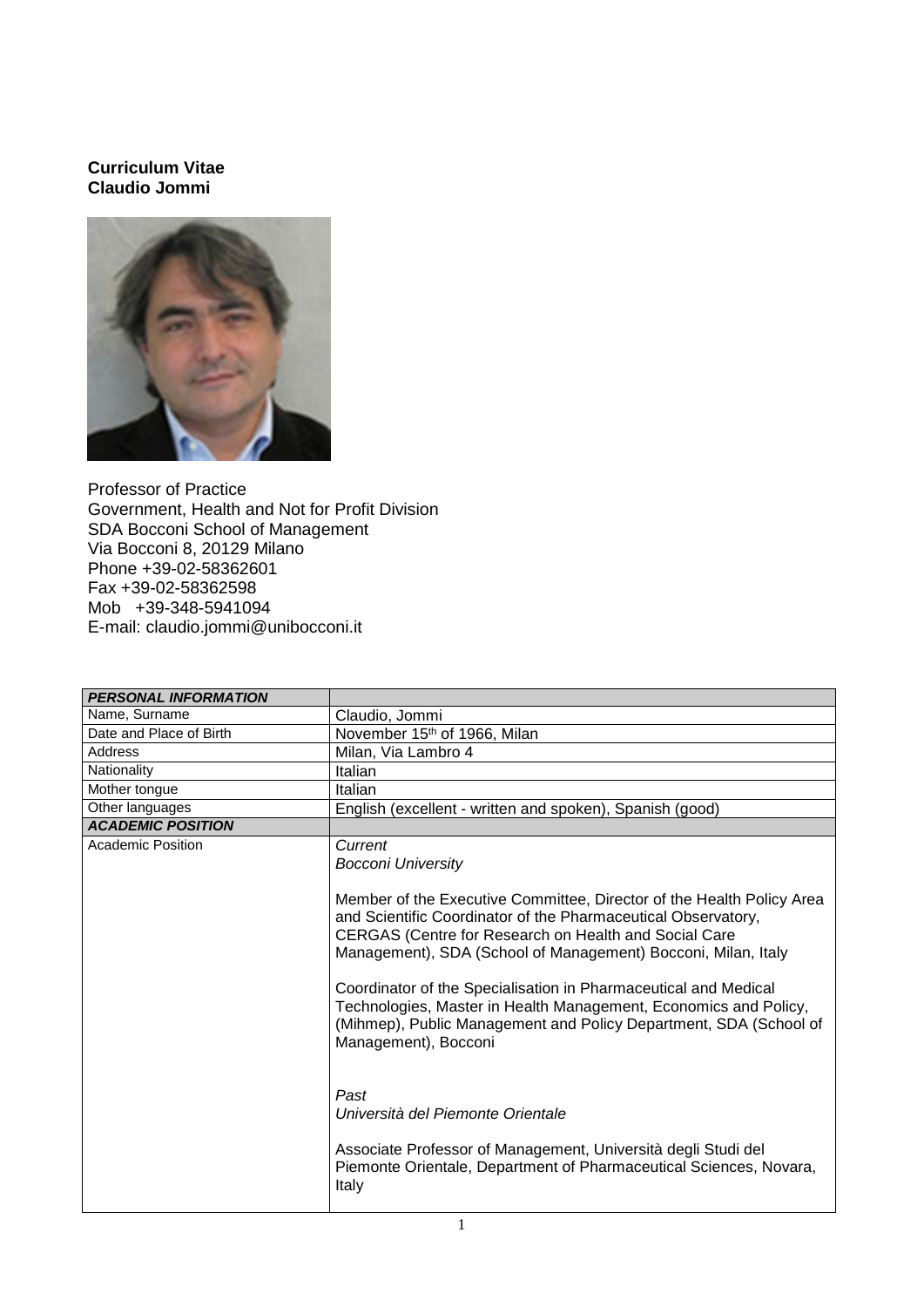|                                               | Member of Scientific Board of the Master di secondo livello in Discipline<br>Regolatorie e Market Access in Ambito Farmaceutico-Biotecnologico,<br>Università del Piemonte Orientale                                                                                                                                                                                                                                                                                                                                                                                                                                                                                                                                                                                                        |
|-----------------------------------------------|---------------------------------------------------------------------------------------------------------------------------------------------------------------------------------------------------------------------------------------------------------------------------------------------------------------------------------------------------------------------------------------------------------------------------------------------------------------------------------------------------------------------------------------------------------------------------------------------------------------------------------------------------------------------------------------------------------------------------------------------------------------------------------------------|
|                                               | Member of the Scientific Committee of the Centro di Eccellenza<br>Interfacoltà di Servizi per il Management Sanitario, CEIMS, Università<br>del Piemonte Orientale                                                                                                                                                                                                                                                                                                                                                                                                                                                                                                                                                                                                                          |
|                                               | Member of the Patent Committee, Università del Piemonte Orientale                                                                                                                                                                                                                                                                                                                                                                                                                                                                                                                                                                                                                                                                                                                           |
| <b>TEACHING</b>                               |                                                                                                                                                                                                                                                                                                                                                                                                                                                                                                                                                                                                                                                                                                                                                                                             |
| Main teaching activities                      | Undergraduate courses                                                                                                                                                                                                                                                                                                                                                                                                                                                                                                                                                                                                                                                                                                                                                                       |
|                                               | Novara<br>• Management of Pharmacy and Pharmacoeconomics (taught in<br>Italian, since 2007) (Pharmacy, 72 hours)<br>• Intellectual Property Rights and Technology Transfer (taught in<br>Italian, since 2007) (Biotechnology, 40 hours)<br>• Economics and Management of Pharmaceuticals (taught in Italian,<br>since 2007) (Biotechnology 2007-2012; CTF - Chimica e<br>Tecnologia Farmaceutiche, since 2015, 56 hours)                                                                                                                                                                                                                                                                                                                                                                    |
|                                               | Postgraduate courses                                                                                                                                                                                                                                                                                                                                                                                                                                                                                                                                                                                                                                                                                                                                                                        |
|                                               | <b>SDA Bocconi</b><br>• Health Economics (Mihmep, taught in English, since 2000)<br>. Pharmaceutical Policy and Management (Mihmep, taught in<br>English, since 2000).<br>• Regulation, entrepreneurship and management in the Biotech<br>Sector (Mihmep, taught in English, 2005-2010)<br>• Executive courses in HTA and Market Access (taught in Italian<br>and English, since 2000)<br>Novara                                                                                                                                                                                                                                                                                                                                                                                            |
|                                               | • Master of Regulatory Affairs and Market Access (taught in Italian,<br>since 2011)<br>· Scuola di Specializzazione in Farmacia Ospedaliera (taught in<br>Italian, since 2012)                                                                                                                                                                                                                                                                                                                                                                                                                                                                                                                                                                                                              |
| <b>RESEARCH</b>                               |                                                                                                                                                                                                                                                                                                                                                                                                                                                                                                                                                                                                                                                                                                                                                                                             |
| <b>Research Interests</b>                     | Pharmaceutical economics, policy and management                                                                                                                                                                                                                                                                                                                                                                                                                                                                                                                                                                                                                                                                                                                                             |
|                                               | Policy impact analysis<br>Health care systems analysis<br>HTA and Economic evaluation of health care programmes                                                                                                                                                                                                                                                                                                                                                                                                                                                                                                                                                                                                                                                                             |
| Main recent research projects<br>(since 2010) | <b>CERGAS SDA Bocconi</b><br>Costs of PCSK9 therapeutic pathways (sponsored by Amgen)<br>$\bullet$<br>(2019)<br>Regulation of community pharmacies acrsso Europe and effects of<br>$\bullet$<br>liberalisation (sponsored by WBA) (2019)<br>Nutrition policy and management (sponsored by Aiipa, Italian<br>$\bullet$<br>Association of Food Products, Health Unit, 2018)<br>Clinical research for drugs: cost avoidance and management issue<br>$\bullet$<br>(Novartis Academy) (Sponsored by Novartis, 2015-2016)<br>Budget Impact Analysis of rituximab biosimilar (sponsored by<br>$\bullet$<br>Sandoz)<br>Prioritisation criteria of vaccination programme (sponsored by SK<br>$\bullet$<br>Foundation) (2016-2017)<br>Systematic review of costs of influenza (sponsored by Angelini) |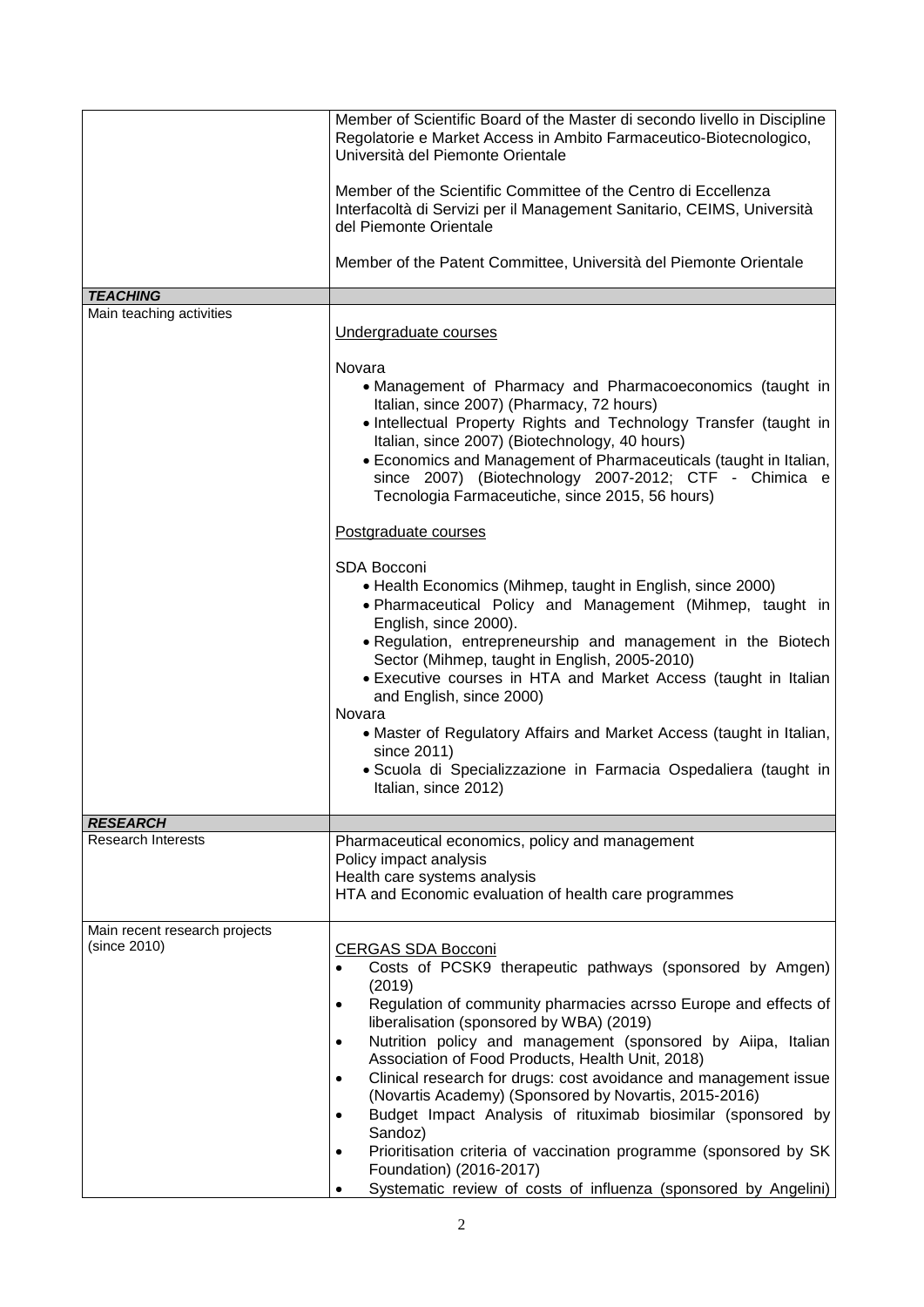|                                                  | (2016)<br>Pharmaceutical Observatory, since 2000 (sponsored by Abbvie,<br>$\bullet$                                                                                                                                                                                                                                                                                    |
|--------------------------------------------------|------------------------------------------------------------------------------------------------------------------------------------------------------------------------------------------------------------------------------------------------------------------------------------------------------------------------------------------------------------------------|
|                                                  | AstraZeneca, Bayer, Biogen, Boheringer I., Celgene, Janssen-<br>Cilag, Merck Sharp and Dhome, Novartis, Pfizer, Roche, Sanofi,<br>Takeda, Teva)                                                                                                                                                                                                                        |
|                                                  | The assessment of COPD drugs by payers: a Delphi Study, 2013-<br>٠<br>2014 (sponsored by GSK)                                                                                                                                                                                                                                                                          |
|                                                  | Procurement policies for Medical Gas, 2013 (sponsored by<br>Assogastecnici)                                                                                                                                                                                                                                                                                            |
|                                                  | The costs of self-sufficiency for plasma and blood derivatives,<br>2011-2012 (sponsored by Baxter, Biotest, CSL Behring, Grifols<br>and Octopharma)                                                                                                                                                                                                                    |
|                                                  | The impact of reference pricing for drugs in Italy, 2010 (sponsored<br>٠<br>by Menarini)                                                                                                                                                                                                                                                                               |
|                                                  | 2020 Vision for Rheumatoid Arthritis Research, 2010-2011<br>(sponsored by Roche Basel)                                                                                                                                                                                                                                                                                 |
|                                                  | Management of clinical research for medical devices, 2011-2012<br>$\bullet$<br>(research fund, Department of Health)                                                                                                                                                                                                                                                   |
|                                                  | Different projects on OTC Drugs and Self-Medication, since 2003<br>(sponsored by Assosalute, Associazione Nazionale Industria<br>Farmaceutica di Automedicazione                                                                                                                                                                                                       |
|                                                  | Novara                                                                                                                                                                                                                                                                                                                                                                 |
|                                                  | Administration costs of parenteral cancer drugs (sponsored by<br>$\bullet$<br>Piedmont Region) (2018)                                                                                                                                                                                                                                                                  |
|                                                  | MCDA for obinutuzumab (sponsored by Roche) (2018)<br>$\bullet$<br>Delphi Study on the costs of adverse events from infusion of drugs<br>and budget impact analysis for colorectal cancer (sponsored by                                                                                                                                                                 |
|                                                  | Amgen) (2016)<br>Delphi Study on market access issues for immunotherapies<br>٠                                                                                                                                                                                                                                                                                         |
|                                                  | (sponsored by BMS) (2015)<br>Research Centre on Red Biotechnologies and the Biotech Industry<br>$\bullet$<br>(with Cergas Bocconi) (2012-2015) (sponsored by Assobiotec)<br>Budget Impact Analysis of Signifor and Jakavi, 2013-2014<br>$\bullet$<br>(sponsored by Novartis)                                                                                           |
|                                                  | Forecasting model for drug utilization and expenditure integrating a<br>Cellular Automata model with the Budget Impact Analysis<br>approach, 2012-2014 (with the Italian Horizon Scanning Project,<br>Università degli Studi di Padova and Cineca) (research fund<br>Ministero della Salute - Direzione Generale della Ricerca<br>Scientifica e Tecnologica 2011-2014) |
|                                                  | Estimating costs of Multiple Sclerosis through an administrative<br>$\bullet$<br>database (sponsored by Novartis) (2012)                                                                                                                                                                                                                                               |
|                                                  | Delphi Study on the perspective use of economic evaluation and<br>$\bullet$<br>budget impact analysis in the Italian NHS, 2011 (sponsored by                                                                                                                                                                                                                           |
|                                                  | AstraZeneca)<br>Regional and local formularies in the Italian NHS, 2010-2012<br>(sponsored by Eli-Lilly)                                                                                                                                                                                                                                                               |
|                                                  | Prospective study on the costs of renal chronic failure, 2010-2014<br>٠<br>(sponsored by Abbott/Abbvie)                                                                                                                                                                                                                                                                |
| <b>INTERNATIONAL ACTIVITIES</b>                  |                                                                                                                                                                                                                                                                                                                                                                        |
| International Activities (projects,<br>teaching) | University Claude Bernard Lyon 1<br>Short Visiting Professor, "European Market Access University Diploma",<br>"Pharmaceutical policy in Italy" (since 2010)                                                                                                                                                                                                            |
|                                                  | Health Economics Unit, School of Health and Population Sciences,<br>University of Birmingham (2011) "The impact of reference pricing in<br>Italy"                                                                                                                                                                                                                      |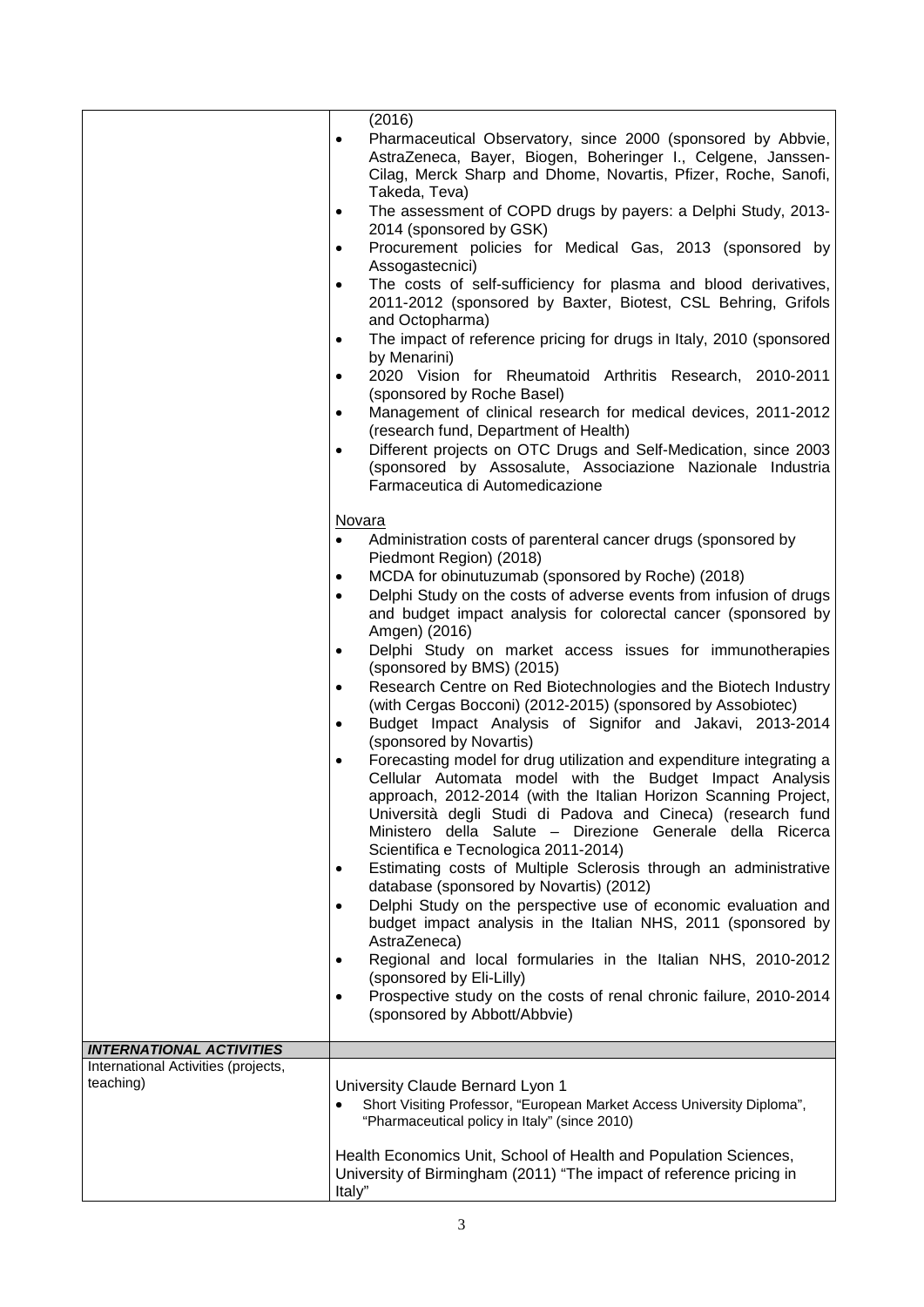|                                                        | Essec Sanofi-Aventis Chair in Biotehics and Drug Innovation, Essec<br>Business School, Cergy (Paris), France<br>Guest Speaker, Postgraduate Programme "Health<br>economics",<br>$\bullet$<br>"Regionalisation of health policy in the Italian NHS and impact on the<br>industry (2007)<br>Guest Speaker, Postgraduate Programme "Drug Innovation Management",<br>"Public-private partnerships in drug development" (2006) |
|--------------------------------------------------------|---------------------------------------------------------------------------------------------------------------------------------------------------------------------------------------------------------------------------------------------------------------------------------------------------------------------------------------------------------------------------------------------------------------------------|
|                                                        | St Joseph University, Philadelphia, USA<br>Guest Speaker, at "Pharmaceutical Marketing MBA Programme", della<br>Herivan K. Haub School of Business, St Joseph University,<br>"Pharmaceutical policy and management in the Western EU Countries"<br>(2004)                                                                                                                                                                 |
|                                                        | Visiting Research Scholar at the Department of Health and Social Care,<br>London School of Economics (June - September 2000)                                                                                                                                                                                                                                                                                              |
| <b>MAIN PUBLICATION</b>                                |                                                                                                                                                                                                                                                                                                                                                                                                                           |
| Main articles in peer-reviewed<br>journals (from 2013) | Cavazza M, Banks H, Muscaritoli M, Rondanelli MA, Zandonà E,<br>Jommi C. Patient access to oral nutritional supplements: which policies<br>count? Nutrition. Available online 23 July 2019, 110560. In Press,<br>Journal Pre-proof (https://doi.org/10.1016/j.nut.2019.110560).                                                                                                                                           |
|                                                        | Villa F, Tutone M, Altamura G, Antignani S, Cangini A, Fortino I,<br>Melazzini M, Trotta F, Tafuri G, Jommi C. Determinants of price<br>negotiations for new drugs. The experience of the Italian Medicine<br>Agency. Health Policy 2019. 123(6):595-600                                                                                                                                                                  |
|                                                        | Otto MH, Pillarella C, Jommi C, The Economic Impact of a Switch From<br>Prescription-Only to Non-prescription Drugs in Italy. Front Pharmacol.<br>2018; 9: 1069.                                                                                                                                                                                                                                                          |
|                                                        | Federici C, Cavazza M, Costa F, Jommi C, Health care costs of<br>influenza-related episodes in high income countries: A systematic<br>review. PLoS One. 2018;13(9):e0202787.                                                                                                                                                                                                                                              |
|                                                        | Jommi C, Bertolani A, Patients' Associations and HTA for medicines:<br>actual and future role in Italy, GRHTA (Global & Regional Health<br>Technology Assessment) 2018:1-11.                                                                                                                                                                                                                                              |
|                                                        | Otto M, Patrizio A, Jommi C, Variations in non-prescription drug<br>consumption and expenditure: determinants and policy implications,<br>Health Policy 2018; 122(6):614-620.                                                                                                                                                                                                                                             |
|                                                        | Espin J, Schlander M, Godman B, Anderson P, Mestre-Ferrandiz J,<br>Borget I, Hutchings A, Flostrand S, Parnaby A, Jommi C. Projecting<br>Pharmaceutical Expenditure in EU5 to 2021: Adjusting for the Impact of<br>Discounts and Rebates. Appl Health Econ Health Policy 201; 16(6):803-<br>817.                                                                                                                          |
|                                                        | Lidonnici D, Ronco V, Isernia M, Lanati E, Jommi C, Canonico PL,<br>Genazzani A. Tempi di accesso ai farmaci in Italia nel periodo 2015-<br>2017: Analisi delle tempistiche di valutazione dell'Agenzia Italiana del<br>Farmaco. GRHTA (Global & Regional Health Technology Assessment)<br>2018:1-9.                                                                                                                      |
|                                                        | Cozzolino M, Bolasco P, Ronco C, Conte G, Menè P, Mereu MC, Di<br>Luca M, Roccatello D, Rosati A, Jommi C, Costanzo AM, Gualberti G,<br>di Luzio Paparatti U, Remuzzi G, Clinical Management of Chronic                                                                                                                                                                                                                   |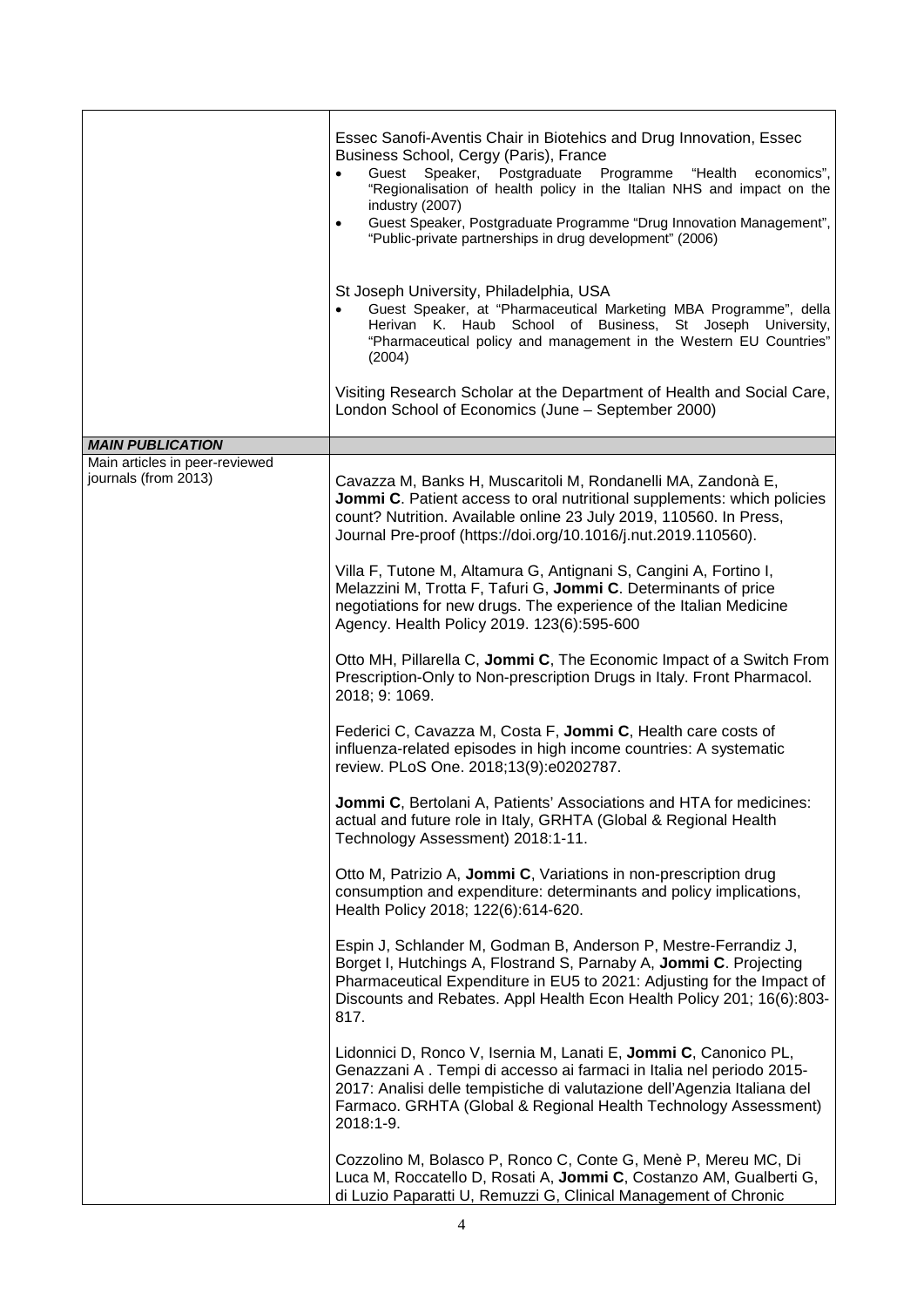| Kidney Disease Patients in Italy: Results from the IRIDE Study.<br>Nephron. 2018;140(1):39-47.                                                                                                                                                                                                                                                                                                                                 |
|--------------------------------------------------------------------------------------------------------------------------------------------------------------------------------------------------------------------------------------------------------------------------------------------------------------------------------------------------------------------------------------------------------------------------------|
| Jommi C, Armeni P, Battista M, di Procolo P, Conte G, Ronco C,<br>Cozzolino M, Costanzo AM, di Luzio Paparatti U, Concas G, Remuzzi<br>G. The Cost of Patients with Chronic Kidney Failure Before Dialysis:<br>Results from the IRIDE Observational Study, Pharmacoecon Open.<br>2018;2(4):459-467.                                                                                                                            |
| Villa F, Jommi C, Genazzani A, Antignani S, Montilla S, Melazzini M.<br>Accesso precoce al mercato: dalle approvazioni condizionate di EMA<br>agli accordi negoziali particolari di AIFA. GRHTA (Global & Regional<br>Health Technology Assessment 2018: 1-10.                                                                                                                                                                 |
| Callea G, Armeni P, Marsilio M, Jommi C, Tarricone R, The impact of<br>HTA and procurement practices on the selection and prices of medical<br>devices. Soc Sci Med. 2017;174:89-95.                                                                                                                                                                                                                                           |
| Nayroles G, Frybourg S, Gabriel S, Kornfeld Å, Antoñanzas-Villar F,<br>Espín J, Jommi C, Martini N, de Pouvourville G, Tolley K, Wasem J,<br>Toumi M, Unlocking the potential of established products: toward new<br>incentives rewarding innovation in Europe. J Mark Access Health Policy<br>2017: 12;5(1):1298190.                                                                                                          |
| Perrone F, Jommi C, Di Maio M, Gimigliano A, Gridelli C, Pignata S,<br>Ciardiello F, Nuzzo F, de Matteis A, Del Mastro L, Bryce J, Daniele G,<br>Morabito A, Piccirillo MC, Rocco G, Guizzaro L, Gallo C, The<br>association of financial difficulties with clinical outcomes in cancer<br>patients: secondary analysis of 16 academic prospective clinical trials<br>conducted in Italy. Ann Oncol. 2016: 27 (12): 2224-2229. |
| Sommariva S, Finch AP, Jommi C, The assessment of new drugs for<br>asthma and COPD: a Delphi study examining the perspectives of Italian<br>payers and clinicians. Multidiscip Respir Med. 2016 Jan;27:11:4.                                                                                                                                                                                                                   |
| Panteli D, Arickx F, Cleemput I, Dedet G, Eckhardt H, Fogarty E,<br>Gerkens S, Henschke C, Hislop J, Jommi C, Kaitelidou D, Kawalec P,<br>Keskimaki I, Kroneman M, Lopez Bastida J, Pita Barros P, Ramsberg J,<br>Schneider P, Spillane S, Vogler S, Vuorenkoski L, Wallach Kildemoes<br>H, Wouters O, Busse R. Pharmaceutical regulation in 15 European<br>countries review. Health Syst Transit. 2016 Oct;18(5):1-122.       |
| Ciani O, Armeni P, Boscolo PR, Cavazza M, Jommi C, Tarricone R. De<br>innovatione: The concept of innovation for medical technologies and its<br>implications for healthcare policy-making. Health Policy and Technology<br>2016;5(1):47-64.                                                                                                                                                                                   |
| Finch AP, Dritsaki M, Jommi C., Generic Preference Based Measures<br>for Low Back Pain: Which of Them Should Be Used? Spine<br>2016;41(6):E364-74.                                                                                                                                                                                                                                                                             |
| Armeni P, Jommi C, Otto M. The simultaneous effects of<br>pharmaceutical policies from payers' and patients' perspectives: Italy as<br>a case study, Eur J Health Econ 2016;17(8):963-977.                                                                                                                                                                                                                                     |
| Jommi C, Mennini F, Canonico PL, Bruzzi P, Immuno-therapy in the<br>treatment of cancer: implications for efficacy and economic evaluations<br>GRHTA (Global & Regional Health Technology Assessment) 2016;<br>$3(1):1-8.$                                                                                                                                                                                                     |
| Jommi C. Innovation and drugs price and reimbursement: a                                                                                                                                                                                                                                                                                                                                                                       |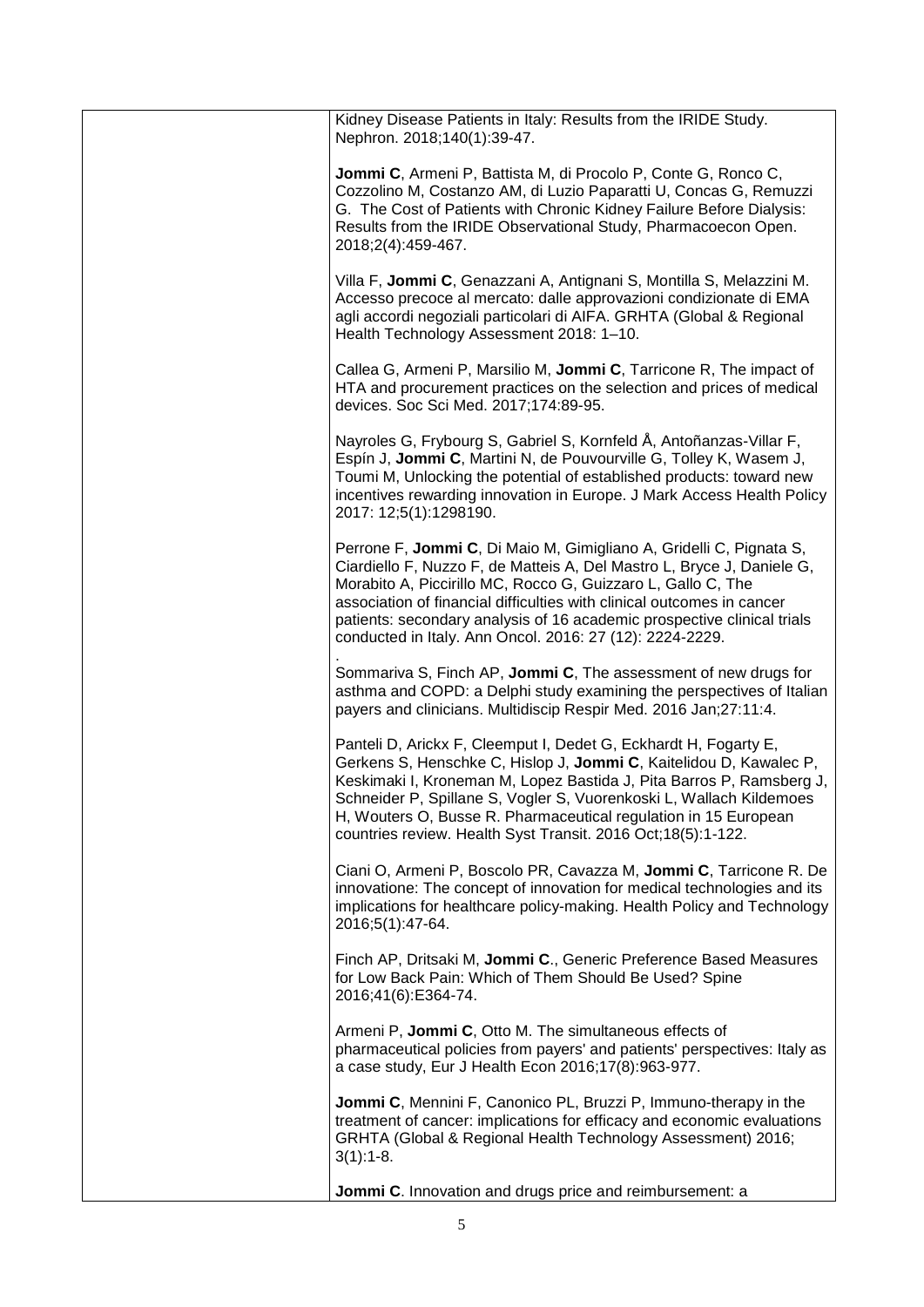| comparison between Italy and the other major EU countries. GRHTA<br>(Global and Regional Health Technology Assessment) 2015;2(3):117-<br>162.                                                                                                                                                                |
|--------------------------------------------------------------------------------------------------------------------------------------------------------------------------------------------------------------------------------------------------------------------------------------------------------------|
| Costa F, Armeni P, Otto MH, Amoroso N, Jommi C. La rendicontazione<br>e la remunerazione dei farmaci. Finalità, struttura e gestione del File F<br>in nove Regioni italiane. Mecosan 2016; 98: 61-82.                                                                                                        |
| Sommariva S, Cavazza M, Compagni A, Jommi C. I registri in sanità e<br>la creazione di conoscenza: dai database alla produzione scientifica.<br>Politiche sanitarie 2015;16(3):168-176.                                                                                                                      |
| <b>Jommi C, Bianco A, Chiumente M, et al. Il costo della distribuzione</b><br>diretta dei farmaci in dieci aziende sanitarie piemontesi. Giornale<br>Italiano di Farmacia Clinica 2015;29(3):152-169.                                                                                                        |
| Gehring M, Jommi C, Tarricone T, et al. Towards a More Competitive<br>Italy in Clinical Research: The Survey of Attitudes towards Trial sites in<br>Europe (The SAT-EU StudyTM). Epidemiology, Biostatistics and Public<br>Health 2015;12(1):e10246-1/9.                                                     |
| Ciani O, Jommi C, The role of health technology assessment bodies in<br>shaping drug development. Drug Des Devel Ther 2014;8:2273-81.                                                                                                                                                                        |
| Costa E, Biasi V, Concia E. Jommi C, Lattuada E; Manfrè S; Venturini<br>F; Lanzafame M. La riduzione del dosaggio giornaliero di efavirenz<br>nella terapia antiretrovirale: impatto sul budget nell'azienda ospedaliera<br>iniversitaria integrata di Verona. Le Infezioni in Medicina 2014, 2:118-<br>123. |
| Di Procolo P, Jommi C. Current pipelines for neglected diseases. PLoS<br>Negl Trop Dis. 2014;8(9):e3092.                                                                                                                                                                                                     |
| Cargnin S, Jommi C, Canonico PL et al (2014), Diagnostic accuracy of<br>HLA-B*5701 screening for the prediction of abacavir hypersensitivity<br>and clinical utility of the test: a meta-analytic review.<br>Pharmacogenomics 2014;15(7):963-76.                                                             |
| Callea G, Armeni P, Tarricone R, Cavazza M, Jommi C. The<br>Determinants of Uptake and Diffusion of Innovative Health<br>Technologies. An Empirical Analysis, Value Health. 2014<br>Nov; 17(7): A501.                                                                                                        |
| Jommi C, Dellamano L, Valutazione del beneficio incrementale e<br>prezzo di cessione per i farmaci rimborsati: il caso dell'AMNOG tedesco<br>PharmacoEconomics Italian Research Articles 2013;15(Suppl.):25-33.                                                                                              |
| Jommi C, Costa E, Michelon A, et al. Multi-tier drugs assessment in a<br>decentralised health care system. The Italian case-study, Health Policy<br>2013; 112(3):241-247.                                                                                                                                    |
| Toumi M, Zard J, Duvillard R, Jommi C. Innovative medicines and<br>market access agreements, Ann Pharm Fr. 2013;71(5):302-25.                                                                                                                                                                                |
| Jommi C, Costa F. I prezzi a ricavo industria dei farmaci rimborsabili:<br>l'Italia a confronto con i principali paesi Ue, Politiche Sanitarie<br>2013;14(2):1-12.                                                                                                                                           |
| Ghislandi S, Armeni P, Jommi C 2013, The impact of generic reference<br>pricing in Italy, a decade on. Eur J Health Econ.14(6), 959-69                                                                                                                                                                       |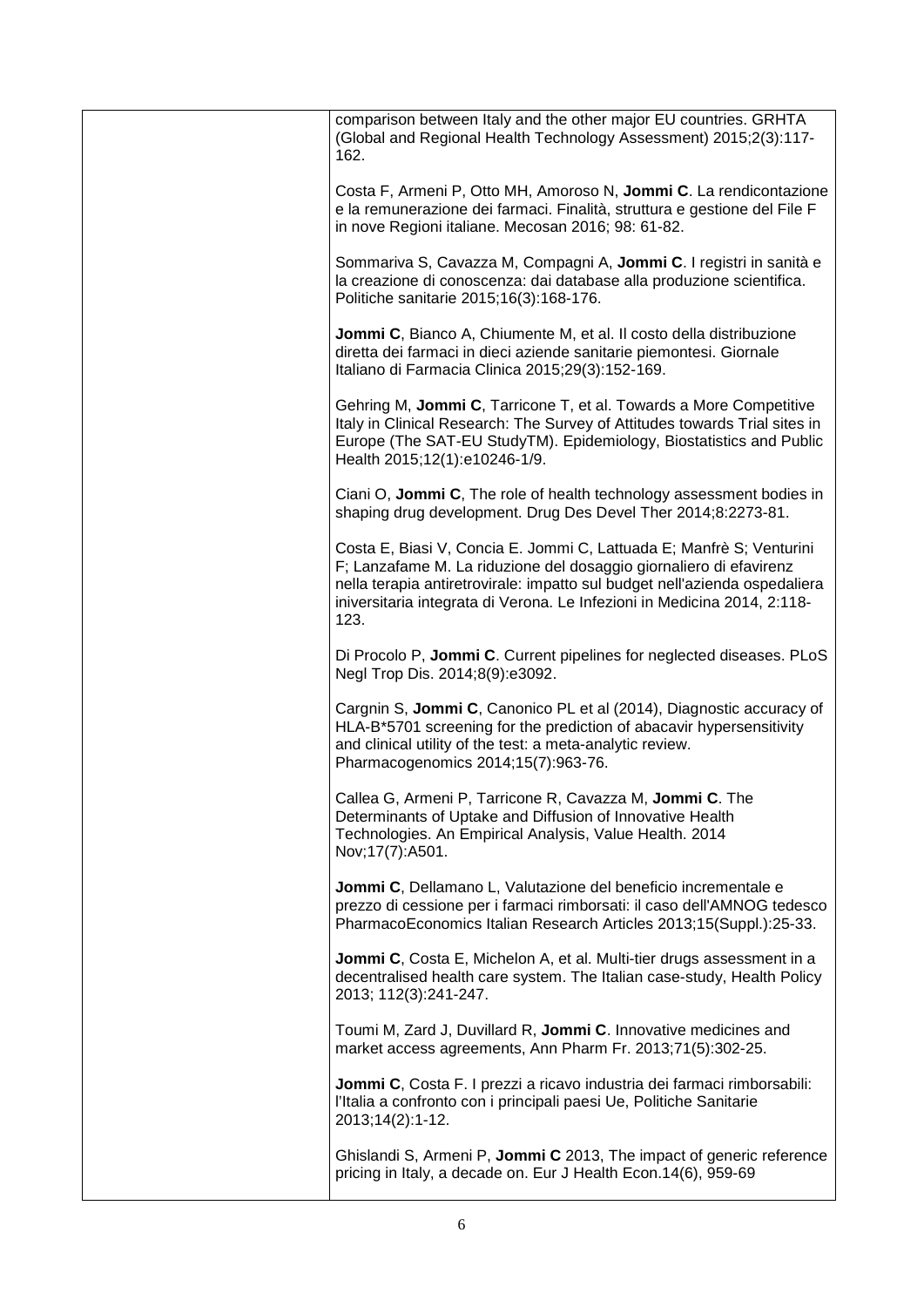|                             | Jommi C, Iorio A, Crippa L et al (2013), Analisi di impatto sul budget di<br>WatchmanTM, dispositivo per la prevenzione tromboembolica nei<br>pazienti con fibrillazione atriale, Pharmacoeconomics Italian Research<br>Articles, 15, 45-3 |
|-----------------------------|--------------------------------------------------------------------------------------------------------------------------------------------------------------------------------------------------------------------------------------------|
| Books and Chapters in Books | Books (since 2001)                                                                                                                                                                                                                         |
|                             | Cavazza M, Costa F, Jommi C (2016). Organizzazione e gestione delle<br>sperimentazioni cliniche. Egea, Milano, 2016.                                                                                                                       |
|                             | Cavazza M, Jommi C (2013). La raccolta di plasma ed il sistema di<br>emocomponenti ed emoderivati in Italia. Egea, Milano, 2013.                                                                                                           |
|                             | Jommi C. (editor) (2004), Il sistema di finanziamento delle aziende<br>sanitarie pubbliche, Milano, Egea, 2004.                                                                                                                            |
|                             | Jommi C. (2001), Pharmaceutical policy and organisation of the<br>regulatory authorities in the main EU countries, EGEA, Milano.                                                                                                           |
|                             | Chapters in books (since 2007)                                                                                                                                                                                                             |
|                             | Costa F, Jommi C (2018), Le principali politiche del farmaco in Italia, in<br>Ferrari GF (a cura di). Osservatorio del Farmaco 2018. Milano, Egea.                                                                                         |
|                             | P, Bertolani A, Costa F, Otto M. Jommi C. L'acquisto di farmaci in<br>Italia: l'effetto di approcci selettivi. In Rapporto OASI 2018, Egea,<br>Milano, pp. 611-647.                                                                        |
|                             | Jommi C (2018). Managed Entry Agreements and High Cost Medicines<br>(European Perspective), in Zaheer-Ud-Din Babar (ed.). Equitable<br>Access to High-Cost Pharmaceuticals, Springer, London, 2018.                                        |
|                             | Armeni P, Bertolani A, Costa F, Jommi C, Otto M (2017), Politiche del<br>farmaco ed impatto sulla spesa: gli effetti di quindici anni di<br>decentramento nel SSN, in AAVV (a cura di), Rapporto OASI 2017,<br>Egea, Milano.               |
|                             | Toumi M, Zard J, Abdallah IB, Jommi C, Cohen J (2017). An overview<br>of Market Access Agreements. in Ethgen O, Staginnus O (ed), The<br>future of Health Economics. Routledge, 75-108.                                                    |
|                             | Jommi C, (2017). An Introduction to Economic Evaluation of Health<br>Care Programs, Zaheer-Ud-Din Babar (ed.). Economic evaluation of<br>pharmacy services. Academic Press, London, pp. 1-9.                                               |
|                             | Jommi C, Minghetti P (2015). Pharmaceutical Pricing Policies in Italy, in<br>(Zaheer-Ud-Din Babar (ed.), Pharmaceutical Prices in the 21st Century,<br>Springer, London, pp. 131-151                                                       |
|                             | Amoroso N. Armeni P, Costa F, Jommi C, Otto M, (2016). Il governo<br>dell'assistenza farmaceutica in Italia: possibili traiettorie di cambiamento<br>in AAVV (a cura di) Rapporto OASI 2016.                                               |
|                             | Cavazza M, Costa F, Jommi C (2014). La ricerca clinica in nove<br>ospedali italiani: organizzazione e analisi di percezione, in AAVV,<br>Rapporto Oasi 2014, Egea, Milano, pp. 463-492                                                     |
|                             | Jommi C, Di Procolo P, Drago V (2013). "Education and research on<br>drug market access in low-income countries: the experience of the                                                                                                     |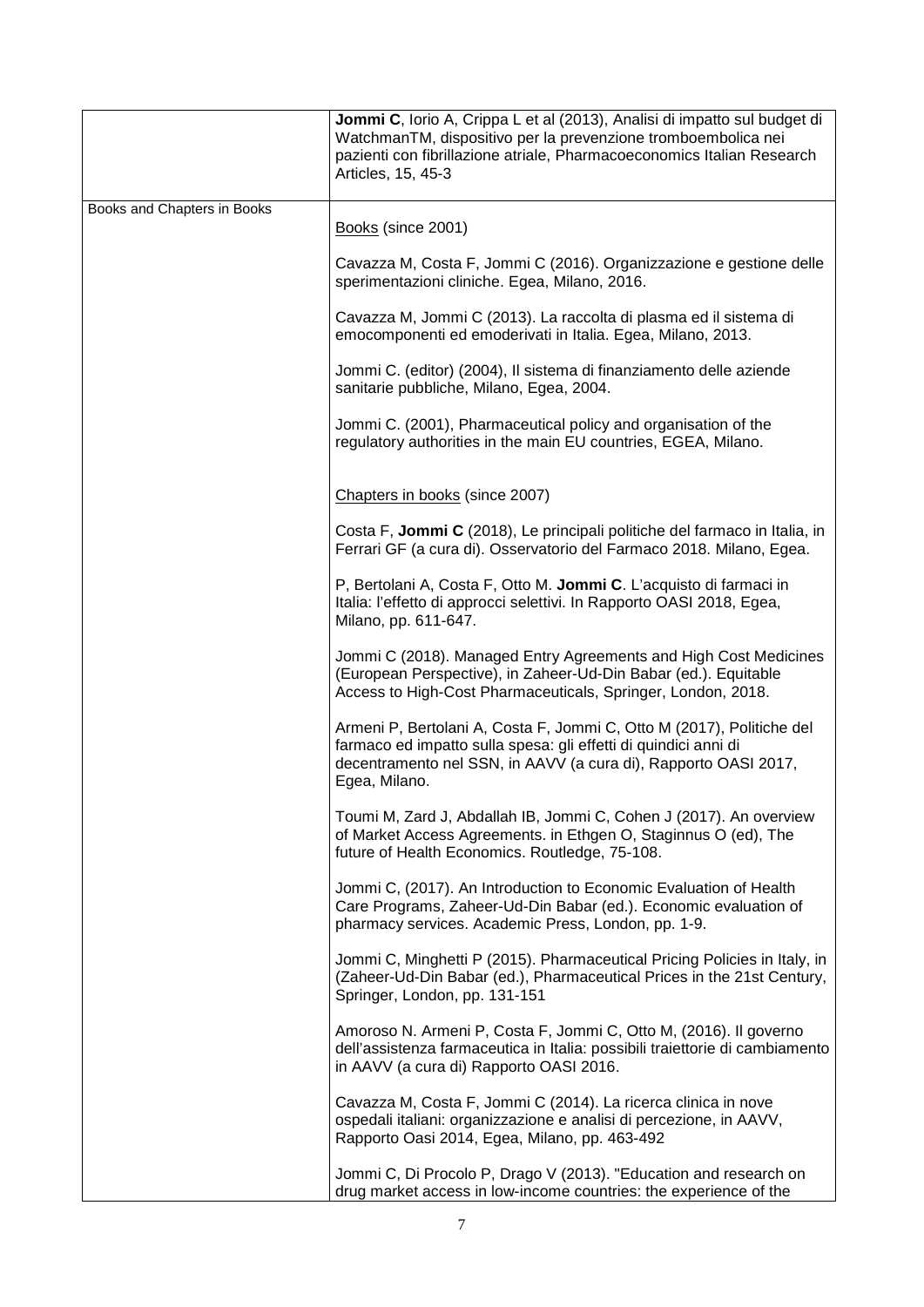|                                                                                                        | Department of Pharmaceutical Sciences in Novara", in Missoni E,<br>Tediosi F (Ed), Education in Global Health Policy and Management,<br>Egea, Milano, 129-151.                                                                                                                                                                                         |
|--------------------------------------------------------------------------------------------------------|--------------------------------------------------------------------------------------------------------------------------------------------------------------------------------------------------------------------------------------------------------------------------------------------------------------------------------------------------------|
|                                                                                                        | Armeni P, Cavazza M, Jommi C (2012). L'attività sperimentale sui<br>dispositivi medici, in Tarricone R, Politiche per la salute e scelte<br>aziendali. Impatto sull'innovazione e diffusione delle tecnologie<br>mediche, Egea, Milano, 2012, 237-264.                                                                                                 |
|                                                                                                        | Jommi C, Armeni P, De Luca C, Otto M, Vella V (2012). Il governo<br>regionale dell'assistenza farmaceutica e il suo impatto sulla spesa,<br>Cantù E (a cura di), Rapporto OASI 2011, Egea, Milano.                                                                                                                                                     |
|                                                                                                        | Jommi C (2011). Value Based Pricing per i farmaci, in De Vincenti C.,<br>Finocchi Ghersi, A., Tardiola, A., La Sanità in Italia, Organizzazione,<br>governo, regolazione, mercato. Il Mulino, Bologna.                                                                                                                                                 |
|                                                                                                        | Jommi C, Cavazza M (2009). Le organizzazioni di HTA in Europa. in<br>Anessi Pessina E., Cantù E. (a cura di), Rapporto OASI 2009.                                                                                                                                                                                                                      |
|                                                                                                        | Jommi C, Aguzzi G, Otto M (2008). Il confronto internazionale tra prezzi<br>dei farmaci: aspetti metodologici, principali risultati in letteratura e studio<br>sui farmaci con obbligo di prescrizione. In: Giorgio Macciotta. La Salute<br>e il mercato. La ricerca farmaceutica tra Stato, industria e cittadini, 19-<br>47, Il Sole 24 Ore, Milano. |
|                                                                                                        | Jommi C, Lecci F (2008) "La spesa sanitaria: composizione ed<br>evoluzione", in Anessi Pessina E., Cantù E. (a cura di), Rapporto OASI<br>2008. L'aziendalizzazione della sanità in Italia. 95-150, Milano, Egea,<br>2008.                                                                                                                             |
|                                                                                                        | Cavalli L, Jommi C., Lecci F., "La spesa sanitaria: composizione ed<br>evoluzione", in Anessi Pessina E., Cantù E. (a cura di), Rapporto OASI<br>2007. L'aziendalizzazione della sanità in Italia, Milano, Egea, 2007.                                                                                                                                 |
| <b>OTHER SCIENTIFIC</b>                                                                                |                                                                                                                                                                                                                                                                                                                                                        |
| /PROFESSIONAL ACTIVITIES<br>Membership in the editorial board of<br>Italian and International journals | Editor in Chief, Global & Regional HTA.                                                                                                                                                                                                                                                                                                                |
|                                                                                                        | (past) Member of the Board of Pharmacoeconomics, Italian Research<br>Articles and Global & Regional HTA.                                                                                                                                                                                                                                               |
|                                                                                                        | Referee for many journals, including Value in Health, Health Policy and<br>Pharmacoeconomics.                                                                                                                                                                                                                                                          |
|                                                                                                        | (past) Editor in Chief of the Journal "Economia e Politica del Farmaco".                                                                                                                                                                                                                                                                               |
| Membership in Professional /<br><b>Scientific Committees</b>                                           | (past) President of AIES (Associazione Italiana di Economia Sanitaria<br>- Italian Association of Health Economics)                                                                                                                                                                                                                                    |
|                                                                                                        | Member of ISPOR (International Society for Pharmacoeconomics and<br>Outcome Research)                                                                                                                                                                                                                                                                  |
|                                                                                                        | Member of iHEA (International Health Economics Association) and<br>EUHEA (European Health Economics Association) (through Cergas)                                                                                                                                                                                                                      |
|                                                                                                        | Member of the Scientific Board of the Bioindustry Park, Canavese, Italy                                                                                                                                                                                                                                                                                |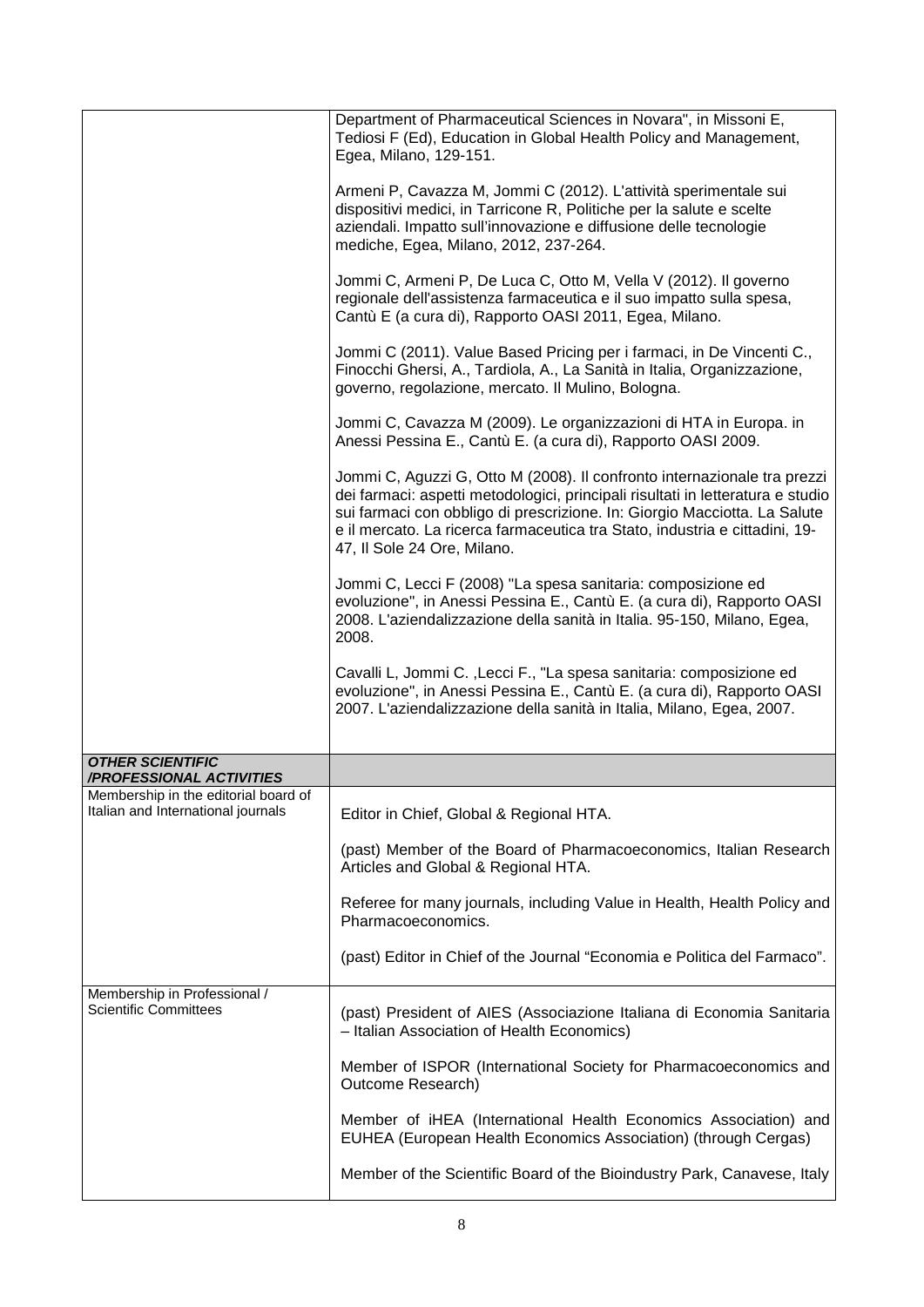| Member of Scientific Committee of AIES Annual Conference (2004,<br>2009, 2010) |
|--------------------------------------------------------------------------------|
|                                                                                |
| Member of the Scientific Committee of AIES Conference "Economia                |
| del farmaco e delle tecnologie sanitarie" (last eight editions)                |
| Member of the National Committee by the Consiglio Superiore di                 |
| Sanità "Economic impact of NIPT – Non-invasive prenatal test – in the          |
| Italian National Health Service"                                               |
| (past) Advisor - Aifa (Agenzia Italiana del Farmaco) (drugs price and          |
| reimbursement)                                                                 |
|                                                                                |
|                                                                                |